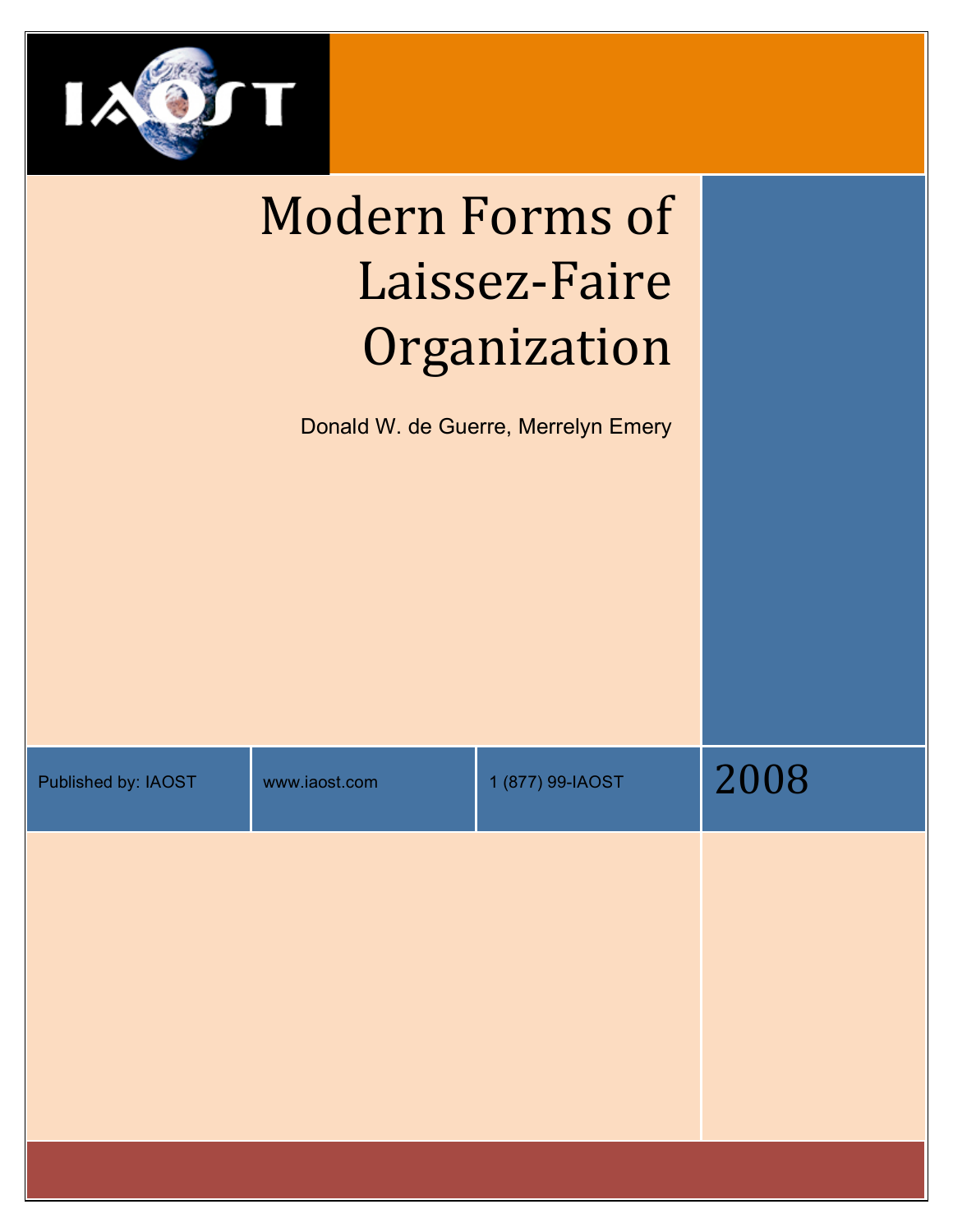#### **Modern Forms of Laissez-Faire Organization**

In a classic series of experiments (1938-1940), social scientists discovered that there were three "social climates" rather than just democracy and autocracy as envisaged. The third arose from believing that democracy meant individual freedom, people could "do their own thing," and was called laissez-faire (Lippitt, 1940). This confusion of laissez-faire and genuine democracy based on shared and agreed rules, practices, tasks and goals is unfortunately, still with us.

As the experiments progressed, it became clear that in the laissez-faire climate, there was even less productivity than in autocracy. The boys were extremely frustrated and took out their aggression on others as well as each other.

In 1967, the genotypical organizational design principles were discovered (Emery F, 1967). The first design principle called DP1 for short produces autocracy while the second called DP2, produces participative democracy. In DP1, the basic organizational module is a section of individuals reporting to a supervisor who has the right and responsibility to coordinate the work of the individuals and control their behaviour. In DP2, the basic organizational module is a self managing group where the group has the right and responsibility to coordinate the work of its members and control their own behaviour.

At the same time, it was found that DP2 was associated with 6 factors that defined the psychological requirements for productive activity, and DP1 was negatively associated with these factors (Emery & Thorsrud, 1969). When people have their psychological requirements met at work, they enjoy it and are motivated to be productive. These 6 criteria are, therefore, referred to as the intrinsic motivators.

To be effective, DP2 organizations must be planned, designed, agreed to and formally and legally confirmed. Even representative democracy (DP1) does not happen because of leadership or leadership style. It exists because both leaders and citizens have rights and responsibilities that are formal and legal. In organizations trying to engage employees by making informal changes in for example, management style, the result is a kind of pseudo-empowerment that can be changed at the whim of management, and everyone knows that.

After the discovery of the design principles, it became clear that 'social climates' were actually social structures and laissez-faire was an absence of structural relationships between the people. However, there are no pure laissez-faire organizations out there. If they existed they would be hard to research because pure laissez-faire is not sustainable and needs either to progress to real democracy or regress to autocracy.

On the other hand, recent research shows that there are modern forms of organization that approximate laissez-faire structure (de Guerre, 2000, de Guerre & Hornstein, 2004). They exist as temporary phenomena within organizations trying to 'change.' They represent either incomplete efforts at democratization, or attempts by bureaucracy to act 'as if' it was a democracy.

Change programs such as employee involvement, empowerment or engagement programs; participative leadership programs that aim to change the management style but not the structure; and team development programs using a team concept are some examples of what creates our modern laissez-faire forms (Hornstein & de Guerre, 2006; de Guerre et. al. 2007).

Purser and Cabana (1998) have documented a paradigm clash between the application of human relations theory and open systems theory that is relevant to laissez-faire. Both theories use many of the same words but with very different meaning (de Guerre, 2002). One researcher (Gratton, 2004) even suggests that democratic organization creates an internal capital market in which individuals must compete with each other. In her view, what makes for a democratic organization are proper human resource policies that allow for fair competition and a superficial meritocracy.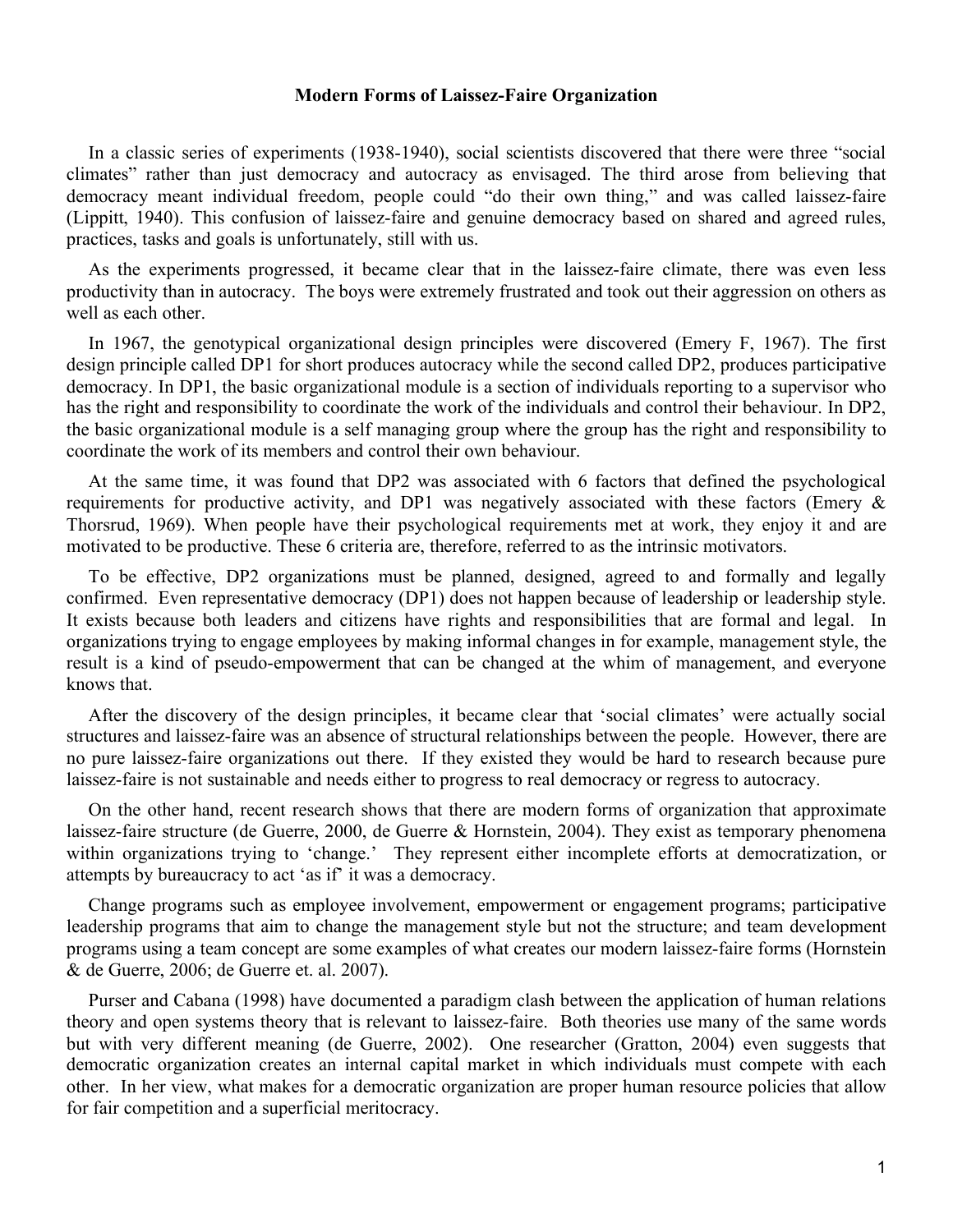Gratton is actually describing how DP1, autocracy not democracy, works in practice. Because DP1 produces competition, people put their energy into competing with each other and not into competing with the organization's competitors. But it is more serious than that. In such a system, one collaborates with others when it is to one's advantage, but one can betray a trusted collaborator quickly when the advantage changes. One has to stay loose and flexible they say. The result is often a deep bitterness, a looking out for self, mistrust, manipulations and negative emotion. The consequence of these experiences over the long term is distress and the consequence of distress over the long term can be mental illness (de Guerre et. al., 2007).

This is a view of democracy based on one person, one vote or representative democracy applied to organizational life. It is a view of democracy that denies our purposefulness and group life. It is called democracy but the structure underlying it is actually DP1, autocracy. It bears no resemblance to participative democracy as defined by DP2. It is another example of how confusion arises from human relations theory which relies on words rather than functional concepts.

The confusions evident in social science about democracy, autocracy and laissez-faire flow into change management practice. Democratizing is not about letting go of control, or loosening control. Rather it is about putting control directly where it can be best applied. DP2 organizations are in tighter control than DP1 as evidenced by their higher productivity and quality (Purser & Cabana, 1998). Organizations are not just social systems. They are socio-technical systems and joint optimization of the social and the technical system has long been proven to be more effective. Jointly optimized sociotechnical systems are now called participative democratic or DP2 organizations.

There are several ways in which organizations can slide towards laissez-faire. Decentralisation is one way. People often report that the goals and measures are set by someone 'up there' that does not understand anything about the local context or the work to be done. They become unclear or confused about the nature of the goals and measures. The management theory in use is to set tough targets and delegate the 'how' to teams. Teams and employees are supposedly empowered because they can reach the targets any way they see fit. This 'how to do it' is supposed to be their expertise and what they get paid for.

Sometimes upper management will decree a flattening of the organization hierarchy by delayering a level or two of middle management. The remaining managers have to pick up the slack and are consequently too busy to spend as much time managing subordinates. This is an abdication on management's part, not a change in design principle. Subordinates are often asked to co-ordinate work using modern technology to communicate with each other instead of going through a supervisor. This may or may not happen effectively. Typically, in such situations performance is sporadic, seemingly dependent on the weather or some other unknown factor. The point is that this is another modern form of laissez-faire characterized by over-work, confusion and ultimately distress.

Sometimes, the manager does not provide all the information required, or all the tools required for doing the whole task. That is not part of the notion behind participative management/leadership or team concept. It is not task focused. Rather, the notion is one of improving human relations to better motivate employees. The simple theory is that happier employees will work harder and resist less. Managers and supervisors are trained to listen to employee's ideas and concerns and employees are given some more autonomy or larger area of decision making authority. Another variant is the special offline problem solving teams common to TQM.

One of the most common forms of a modern form of laissez-faire organization consists of a team leader (trainer, leader or coach - TLC) with a so-called 'team'. This is the form in which a warm and friendly supervisor (TLC) still holds responsibility for control and coordination of work, but has specialized leadership or facilitation skills training. The job of the TLC is to build an empowered team of some kind. The organization is still formally DP1 but the controls have been loosened up to some extent. Rather than the 'old' management functions of planning, organizing, directing and controlling, in the organizations with TLCs, management's 'direction' has been changed to 'leadership' (planning, leading, organizing and controlling). The organization design principle has not changed.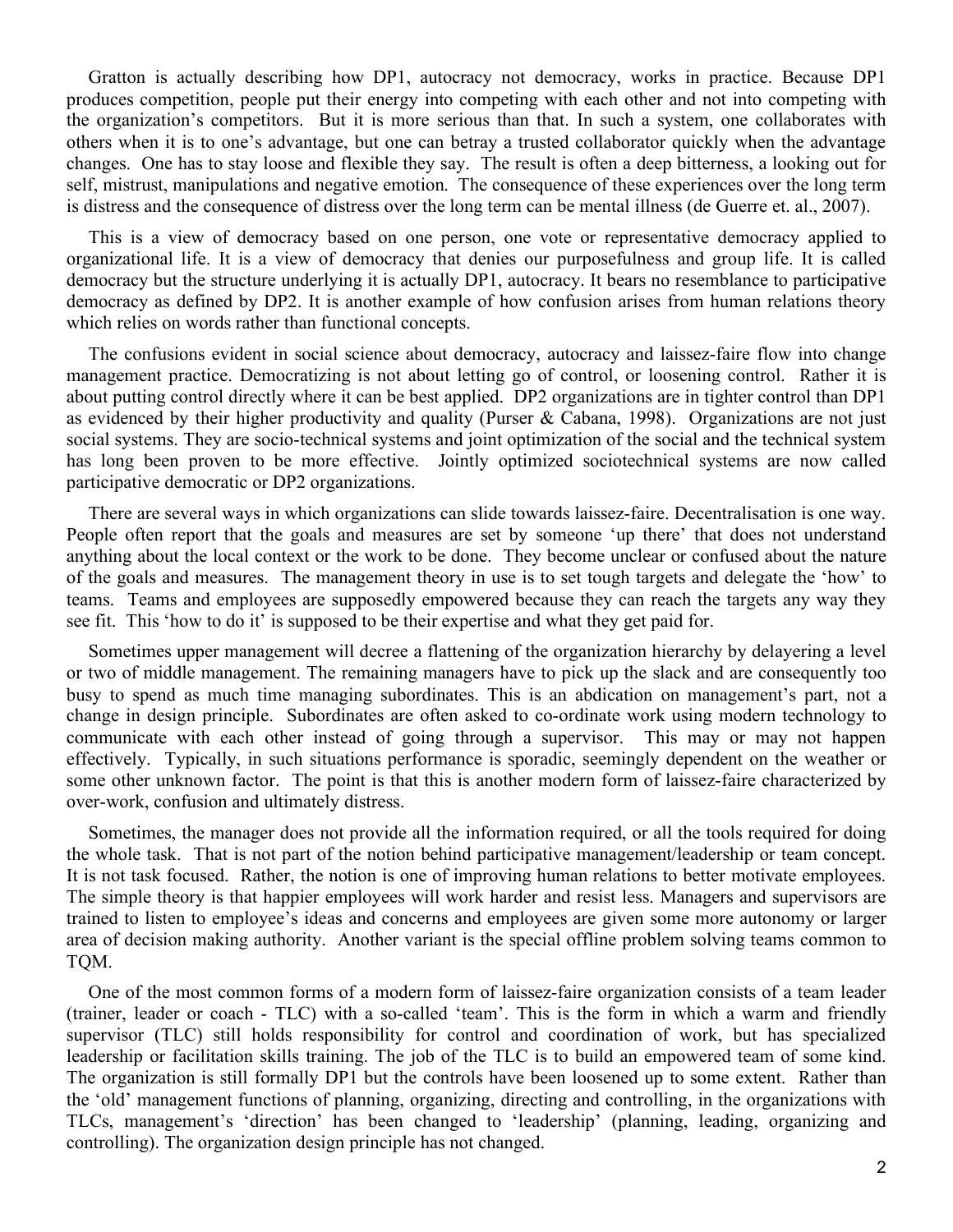Modern forms of laissez-faire, therefore, have a formal and legal DP1 structure in which some of the control and coordination function normally held by supervisors or management has been delegated to employees or so-called 'teams'. This is done in the name of 'empowerment'. In some of these organizations, people can do pretty much what they want to get the job done. That is, until things go wrong. Then the formal and legal structure kicks in.

In these systems, people sometimes report more autonomy and more control over their work. They like laissez-faire better than bureaucracy because now, at least some of the time, the manager/leader is disempowered and the employee is more empowered. With their higher autonomy some employees seek information and education and use their skills to create higher performance (Emery, 2006). So for a while at least, things look good.

However, there are not clear career paths, mutual trust and respect is lacking, and people still have individual jobs that are often over specialized, and this constrains elbow room, learning and variety. They may meet as a team with their supervisor or leader to discuss areas of common concern from time to time but they still work as individuals. Usually, they also still have individual performance management systems and individual reward systems. Although intrinsic motivation may be higher than in DP1, at best, it is mediocre and at worst, very low (Hornstein & de Guerre, 2004).

Exactly who is responsible for what is unclear. Supervisors and managers still hold accountability and responsibility for the behaviour of their subordinates. It is still a hierarchy of personal dominance and problems start when employees do something that the manager/leader disagrees with. Thinking that they are empowered, employees may make some changes that the manager does not like. When the manager re-takes control of the situation employees feel disempowered just as they do in DP1 organizations. Now, however it is worse because they are supposed to be empowered.

Since human beings are open systems, they learn. What are they learning in these laissez-faire organizations? They are learning to adapt to a workplace characterized by uncertainty, confusion and negativity. They learn to watch out for themselves and to compete with their fellow employees, all the while superficially pretending to be 'team,' particularly in team meetings or 'team health' sessions. They learn that one cannot get it right, that the so called team and empowerment programs are really not going to work because management isn't really serious. One often hears that they will get onboard with the change program when management starts 'walking the talk.' What often happens is that the owners learn that teams and empowerment schemes don't work and replace the management team that began the change process. The new management team re-establishes a tightly managed DP1 organization. They can do this quite easily since the formal and legal structure was never changed.

Modern forms of laissez-faire organization have been around at least since the late 1970's, but became particularly numerous and problematic during the mid 1990's when the revitalization of laissez-faire capitalism or what some have called 'Corporatism' became the dominant organizational and governance philosophy. The invisible hand of the market, particularly when coupled with new technology, was seen as a better way to manage than attempt to build democratic forms of organization. Organizational casualties were seen as part of the laissez-faire capitalist way of adapting to globalization. With these beliefs, the number of laissez-faire organizations increased.

#### **Current Research**

Our recent and continuing research into productive organizations and the promotion of mental health in the workplace allows for some statistical analysis of laissez-faire in organizations today. This comprehensive research program has been conducted in four organizations so far (N=335). It measures a wide range of factors that have been found to be critical in determining individual and organizational health and it uses scales specifically constructed for each of DP1, DP2 and laissez-faire (deGuerre et al, 2007). All of the organizations surveyed had some components of laissez-faire.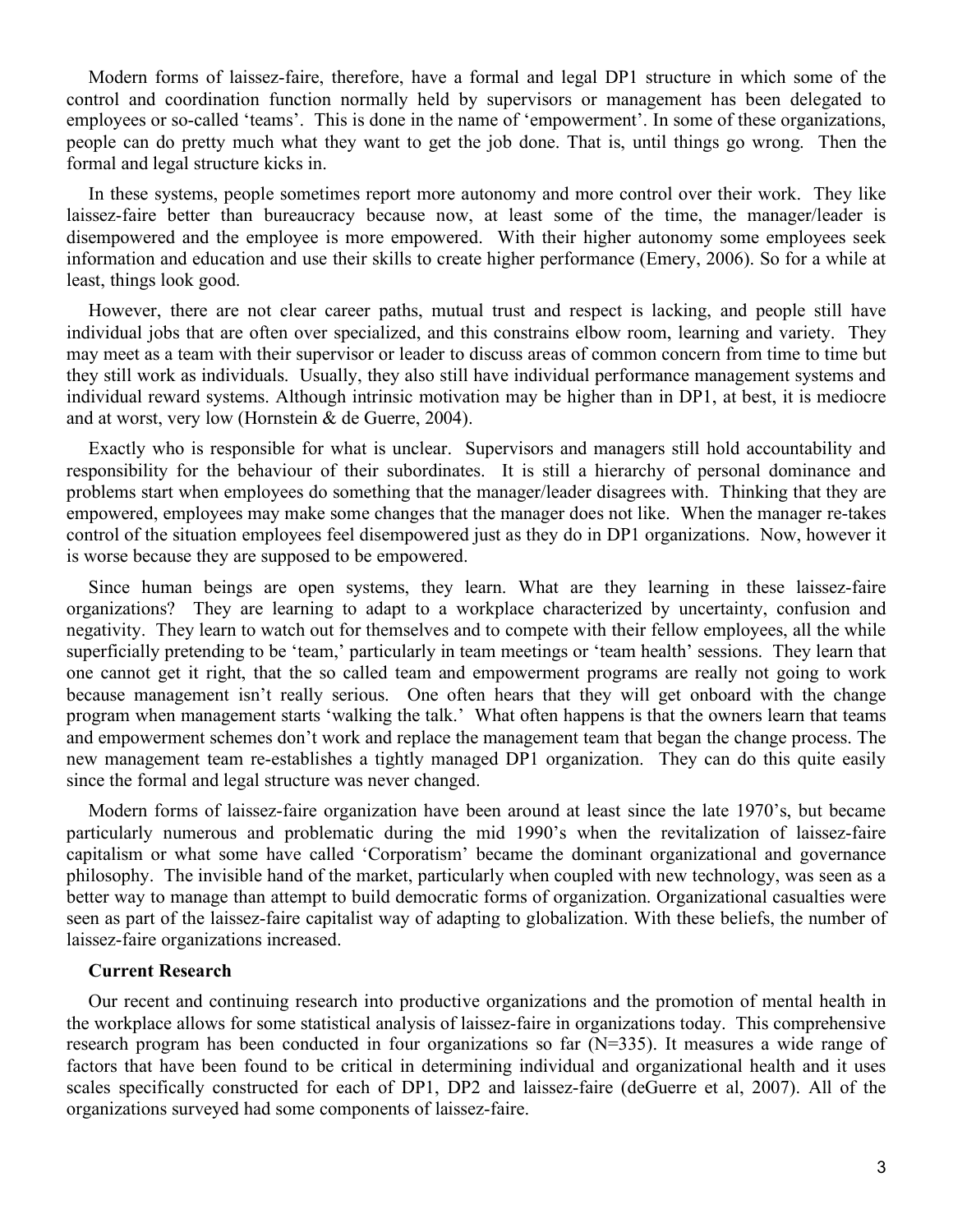#### **Systemic Results**

Figure 1 presents the graph showing the consequences of a laissez-faire organization. These causal paths are read just like road maps. They show what leads to what. As low accountability cannot cause laissez-faire or the 6 criteria and intellectual satisfaction, the arrows run from laissez-faire and the 6 criteria cluster to low accountability. Before we discuss the causal path in detail, we note that there are only two personal characteristics of relevance to the outcomes. The first is socioeconomic status (SES) and the second is the personality factor SO which is a measure of whether a person gets their stimulation from primarily inside or outside themselves. SES makes a small contribution to the lower sick days and higher workload, and SO makes a small contribution to accountability. Overwhelmingly, the major contributors are organizational.



r=.10 @ p<.05, r=.14 @ p<.01, r=.17 @ p<.001

#### **Figure 1. Causal Path for Laissez-faire**

There are two cores in this graph shown by the thicker lines. The first consists of the clusters headed up by low 6 criteria (intrinsic motivators) and low motivation. Low levels of the 6 criteria and intellectual satisfaction lead to low motivation and low positive affect as would be expected. People in LF organizations are not highly motivated and do not have very much positive affect while at work. Low motivation and positive affect then leads directly to taking time off work for sick days. Low scores on the 6 criteria and low intellectual satisfaction (having a job which demands little mental effort, having few opportunities for learning, being easy to replace and having a low sense of achievement) is an extremely powerful cluster as it also leads to low accountability, low innovation, negative affect and low trust. It also has a strong secondary link to low levels of the creative working mode which in turn also leads to low innovativeness.

The creative working mode is characterized by a task focus, high creativity and a positive emotional tone. One can observe a lot of laughter, cooperation, camaraderie and multi-tasking when people are in the creative working mode.

Laissez-faire also links directly with low accountability and also has secondary links not shown, to the 6 criteria cluster. Contrary to the Human Relations theory that team leaders produce people who are more empowered, this analysis shows it cannot be genuine empowerment as people do not feel accountable for their work. Clearly, they still see responsibility as located at least one level above themselves, i.e. with the supervisor, team leader or next level of management. Figure 1 may be contrasted with Figure 2 below in which the second design principle (DP2) is shown to produce genuine empowerment which leads to high levels of accountability.

On the lower right hand side of the graph, the second core is between the basic assumption of fight/flight and dependency with low trust. Fight/flight is what would be expected in laissez-faire. As described above, it makes sense. Neither is it surprising that there is low trust. People do not trust management in this type of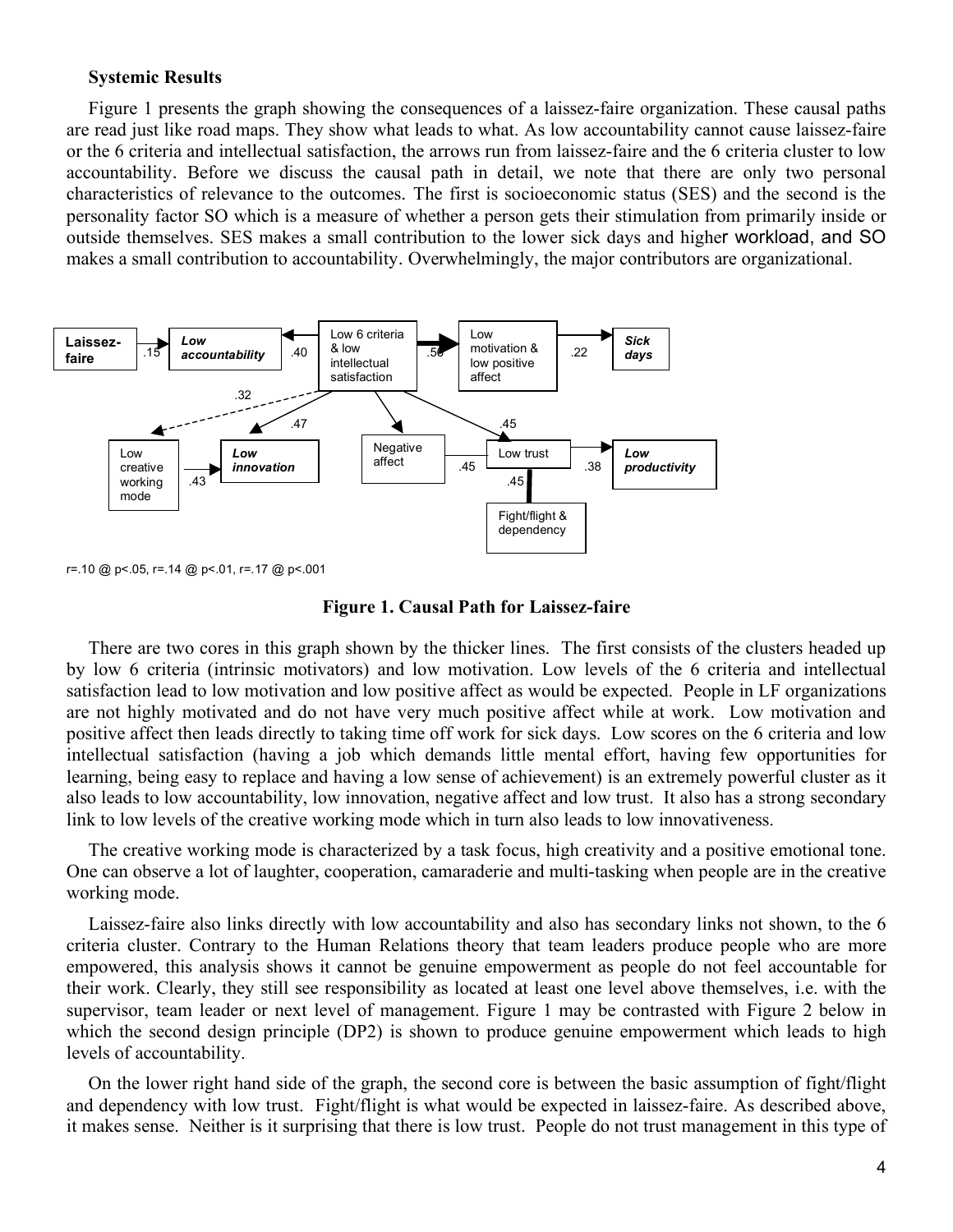organization because management seems to change its mind -- involving people some of the time or for some purposes, but holding onto command and control. The point is that no one is clear about exactly who is accountable for what. Moreover, in a basic assumption group of fight/flight, neither can people trust their peers and it is not uncommon for cliques to form. The location of control and coordination is sometimes with the supervisor (team leader) and sometimes with the work team. Since no one is clear, the work environment is unpredictable and therefore untrustworthy. Thus trust and the consequent quality of relationships are low for many.

The basic assumption group of dependency that is so common in DP1 organizations is also found in LF organizations. It will arise when people realize that the TLC is still the boss and nothing has actually changed. Despite the cosmetic changes, the structure is still DP1. Bion (1962) suggests that in dependency, the group assumes it has a great and skilled leader and therefore, does not need to work hard or learn. This fits well with the basic theory in use in TLC. The assumptions about people that lie behind DP1 are that people are unreliable parts and essentially irresponsible unless motivated or controlled. Trainers, coaches and leaders are, therefore, needed. In this sense, as most workers in TLC know, the cosmetic changes are really just a more subtle form of control. And, therefore, the team responds with dependency. It is a selfreinforcing cycle. Low trust and these group assumptions are associated with high levels of negative affect. The effect of this configuration of low trust, group assumptions and negative affect is low productivity.

In summary, low scores on the 6 criteria and low intellectual satisfaction, which are the primary enablers in this graph, lead:

- directly to the output variable of low accountability which is also influenced directly by laissezfaire;
- directly to low creative working mode and low innovation
- through the additional enabling factors of negative affect, low trust and basic assumption group dynamics (fight/flight and dependency) to the low productivity; and
- through the enabling factors of low motivation and low positive affect to sick days.

Figure 2 shows the causal path for Orgs 3 and 4 combined as these two organizations have completed the more comprehensive mental health version of the questionnaire and showed the same pattern of results. It shows the path for high DP2 (and low DP1), their effects on the enabling factors and then on the outcomes.



 $r = 0.23$  @ p < 0.05;  $r = 0.30$  @ p < 0.01;  $r = 0.37$  @ p < 0.001

#### **Figure 2. Interrelationships of Design Principles, Mediators and Outcomes for Orgs 3 & 4**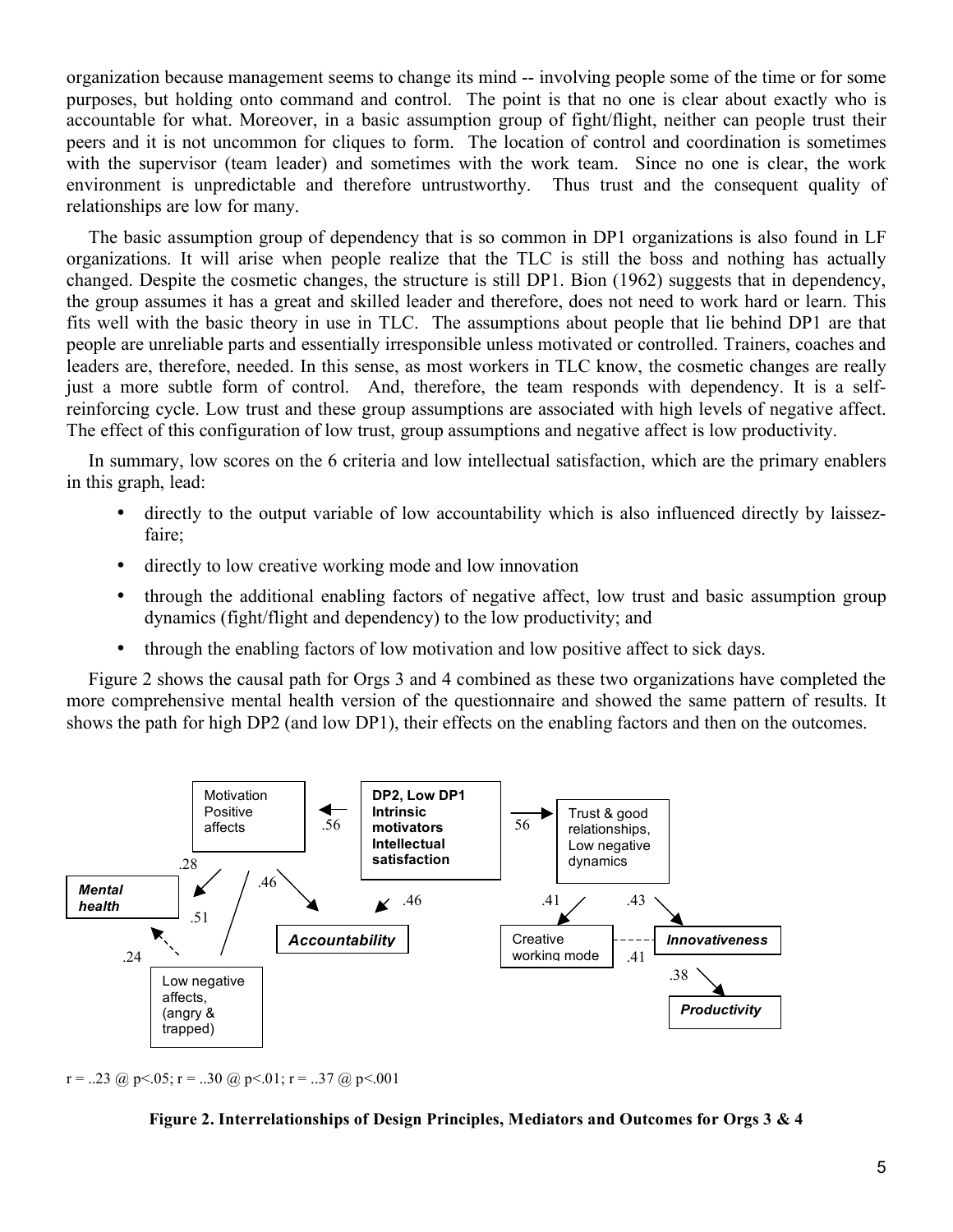The central cluster also containing the intrinsic motivators and intellectual satisfaction leads to motivation and the positive affects to the left, to accountability below and to trust and good relationships and low dynamics or group assumptions to the right. Motivation and positive affect with low negative affect then lead to mental health. On the right, the trust cluster then leads to innovativeness and the creative working mode which is also linked to innovativeness and this in turn leads to productivity. This is essentially the same causal path for org3, discussed in more detail in de Guerre et. al, 2007.

The path shown is for DP2, (not DP1). As these graphs are mathematical entities, they may be reversed. Obviously, the path for DP1 (not DP2) would result in low levels of mental health, accountability, innovativeness and productivity, that is, the same pattern of results as found for laissez-faire. Figure 2 is, therefore, the opposite of Figure 1 and confirms that today's modern forms of laissez-faire are still really DP1. We may call organizations that have gone into forms of team leader or TLC, loose DP1 or the LF form of DP1. Further analysis of some of the similarities and differences may help us to understand the characteristics of modern forms of laissez-faire organization as differentiated from democratic organizational forms.

## **Tabular results**

As a check on the causal paths, we tested the differences between the two design principles and laissezfaire. We have also included the scores for 'TLC', those that work in a team with a leader for everyday work. The categories of DP1, DP2 and LF are the percentages of people who scored higher than ½ standard deviation above the mean on these three scales. In each case, the data were tested by Chi Square.

The graphs below illustrate the differences on the key factors discussed above. They are grouped up in the order in which they appeared in the causal paths, starting with the 6 criteria. The differences mainly speak for themselves.



**Figure 3. 6 criteria -- intrinsic motivators**

DP2, LF and TLC score better than DP1 on the six criteria for productive human activity, the intrinsic motivators, taken as a set. However, LF organizations and TLC have a significantly larger per cent falling below the mean compared to DP2.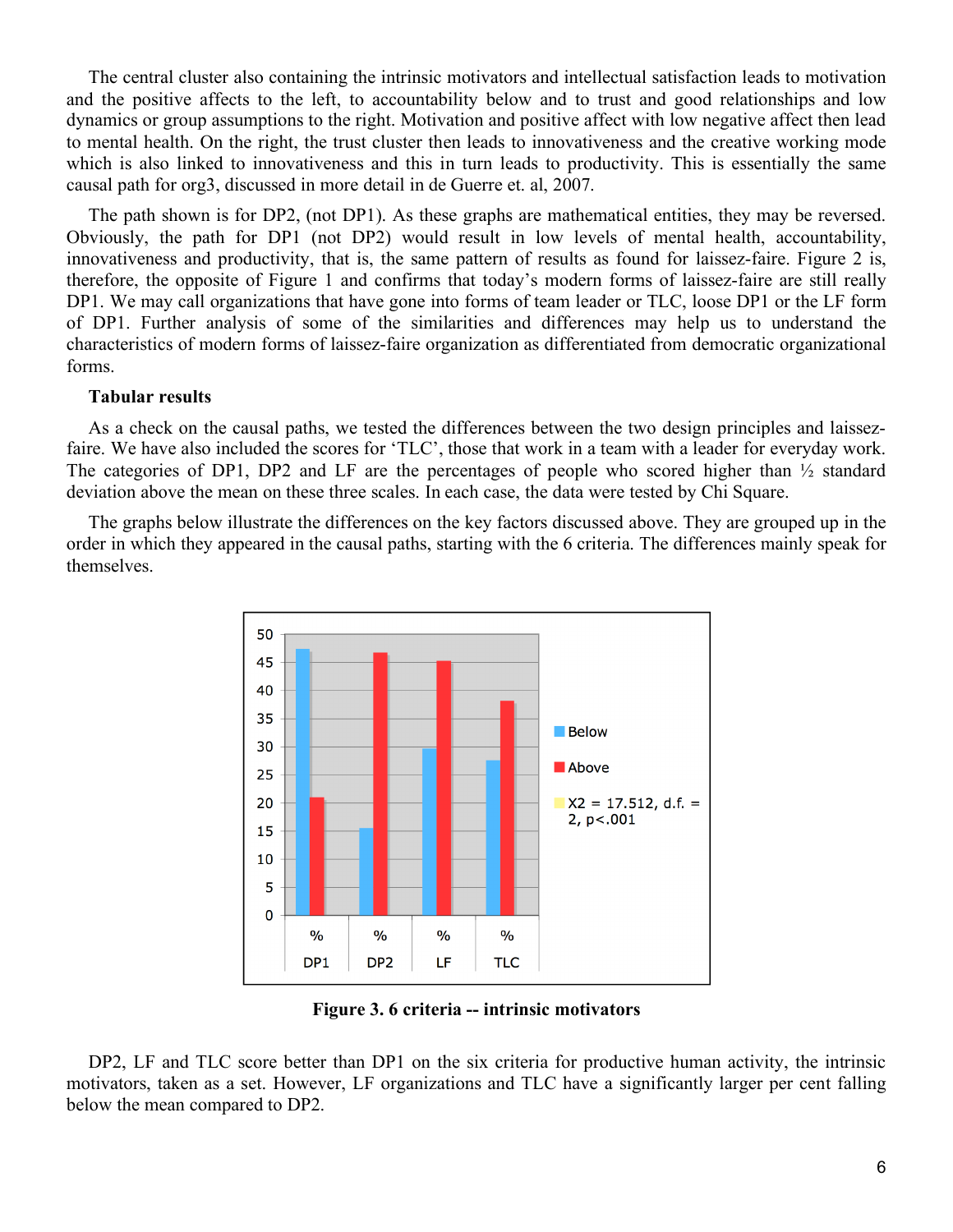In Figure 1, the 6 criteria were clustered with intellectual satisfaction. Again we see in Figure 4 that DP2 produces much higher levels of intellectual satisfaction than any of the other forms. TLC is again closer to LF than to either of the design principles.



**Figure 4. Intellectual Satisfaction**

The 6 criteria and intellectual satisfaction lead to accountability.



**Figure 5. Accountability**

Figure 5 shows that LF has the lowest percentage of people saying accountability is strong or very strong. In this case, TLC is closer to DP2 than LF.

The 6 criteria and intellectual satisfaction also lead to motivation and positive affect. That in turn leads to number of sick days. In Figure 6 we see again that DP2 produces the highest motivation and TLC is closer to LF than DP2. This pattern is again repeated in Figure 7 for the total scores on positive affect and Figure 8 for sick days.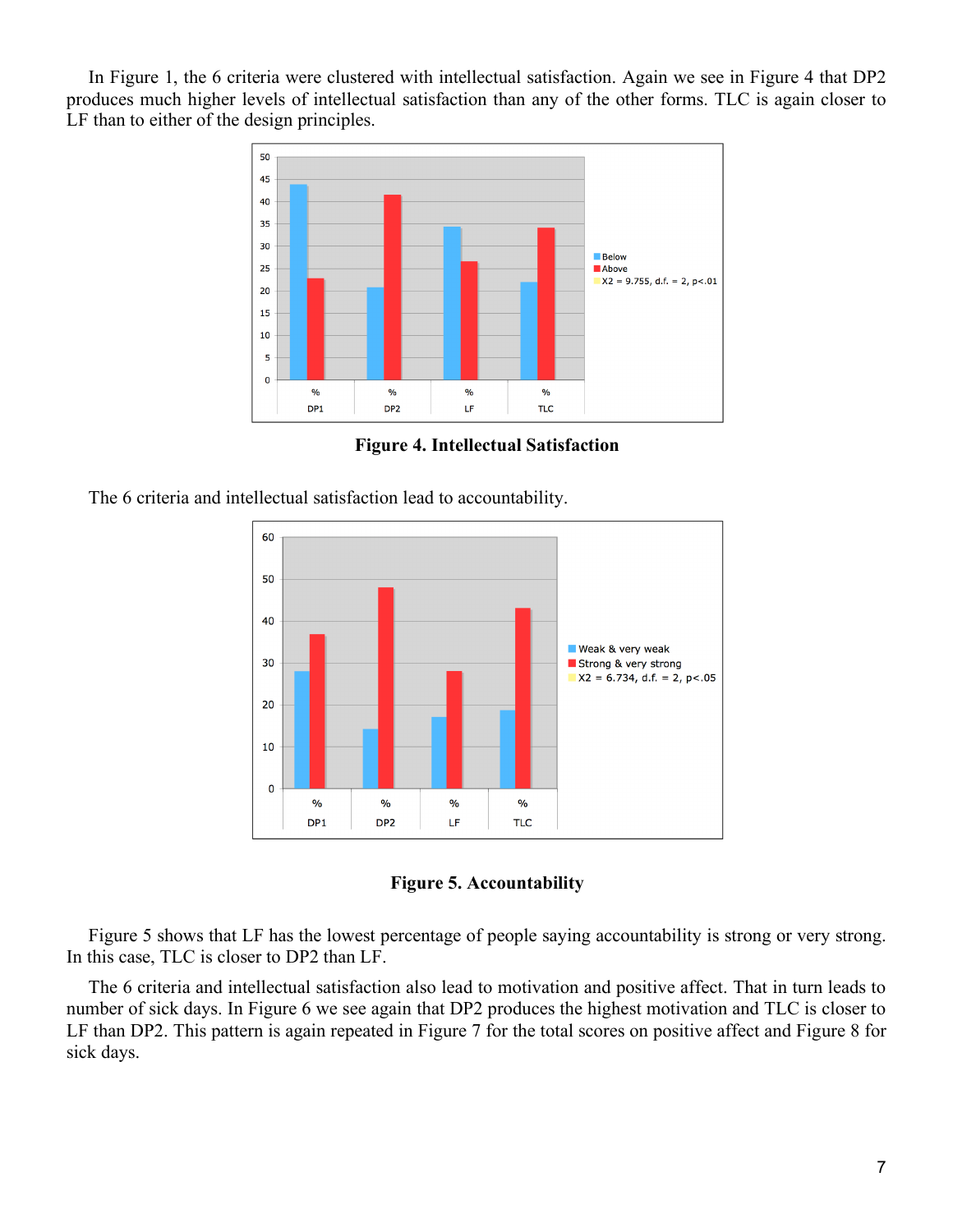





**Figure 7. Total Positive Affects**



**Figure 8. Sick Days**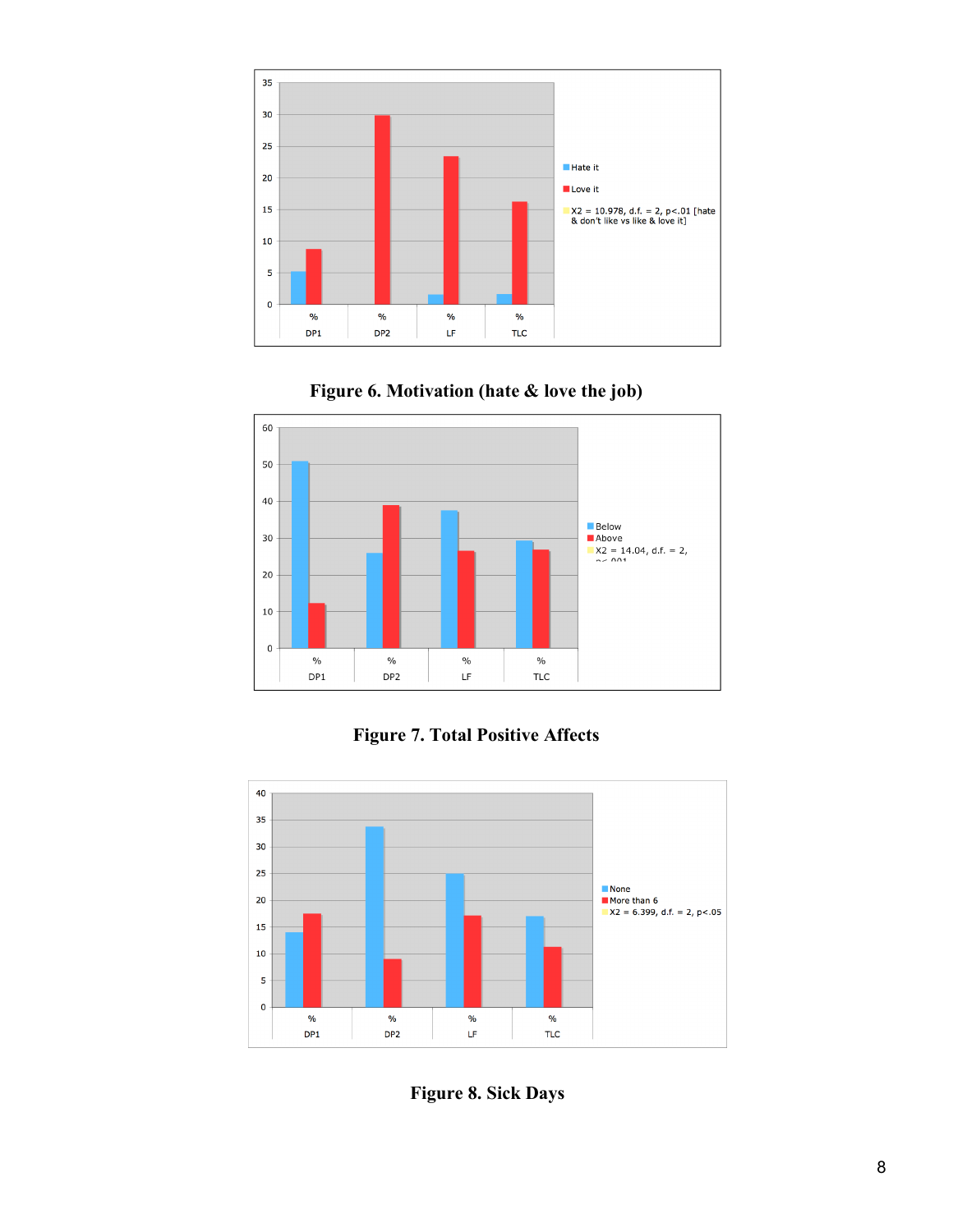The 6 criteria and intellectual satisfaction also lead to the creative working mode and innovativeness. Again in Figures 9 and 10 we see the now familiar pattern of DP2 having the best result and TLC being closer to LF than DP2.



**Figure 9**. **Creative Working Mode**



## **Figure 10. Innovativeness**

Low levels of the 6 criteria and intellectual satisfaction also lead to the block of low trust, fight/flight and dependency and negative affect, and these collectively lead to low productivity, Figures 11-15. The pattern in Figures 11 (trust), 14 (negative affect) and 15 (productivity) is the common pattern we have come to expect.

In Figures 12 and 13, the dynamics of fight/flight and dependency, we see something different. TLC shows the second highest levels of these destructive dynamics, almost as high as DP1 and certainly much higher than DP2.

The differences in productivity are not significant but the costs of achieving reasonable productivity in DP1 or the LF forms of organization are high. Low trust and high negative dynamics create an unpleasant atmosphere and negative affect. Negative affect is associated with stress and consistent high stress is known to adversely affect health, mental as well as physical health (Figure 2).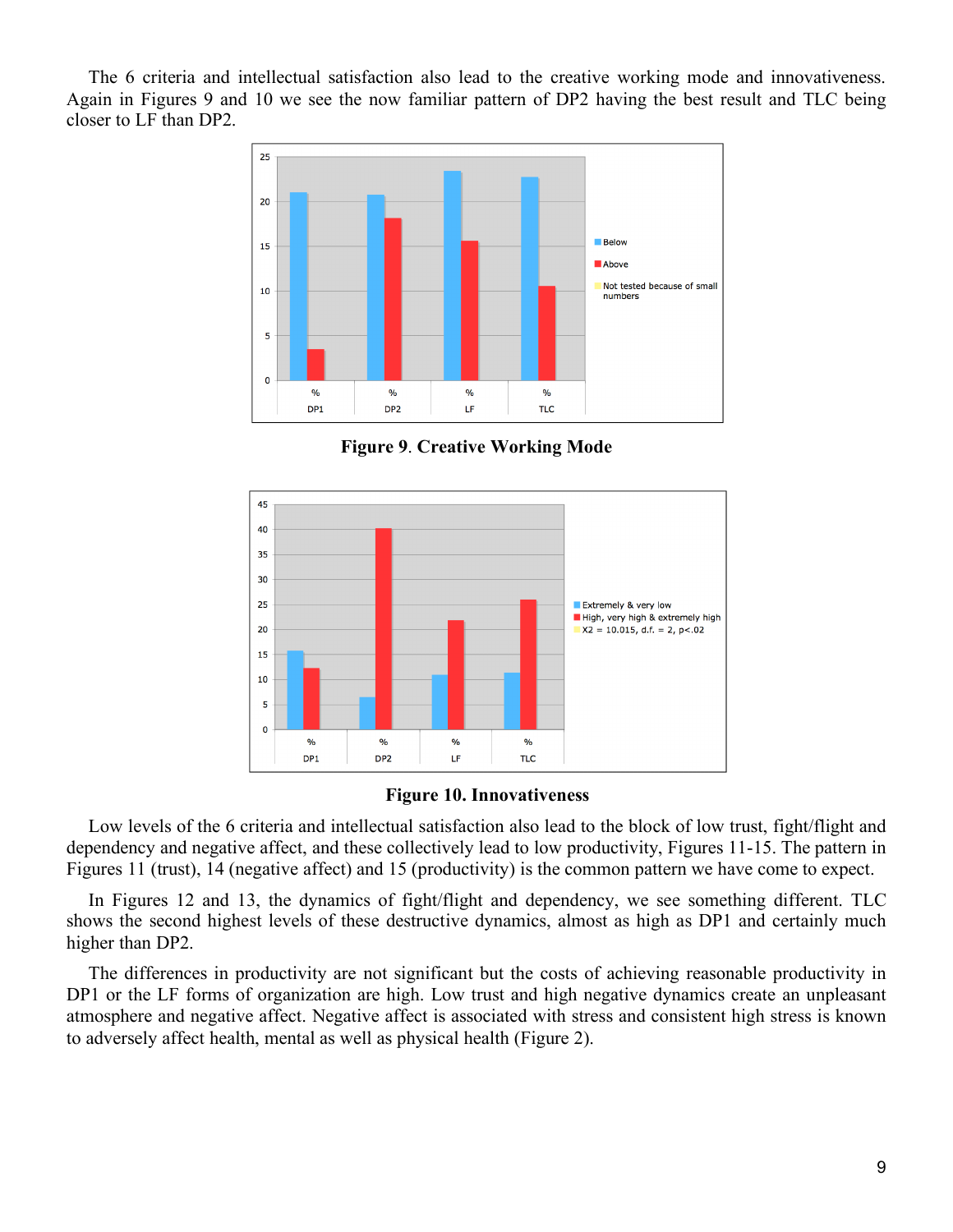

**Figure 11. Trust & quality of relationships**



# **Figure 12. Fight/flight**



**Figure 13. Dependency**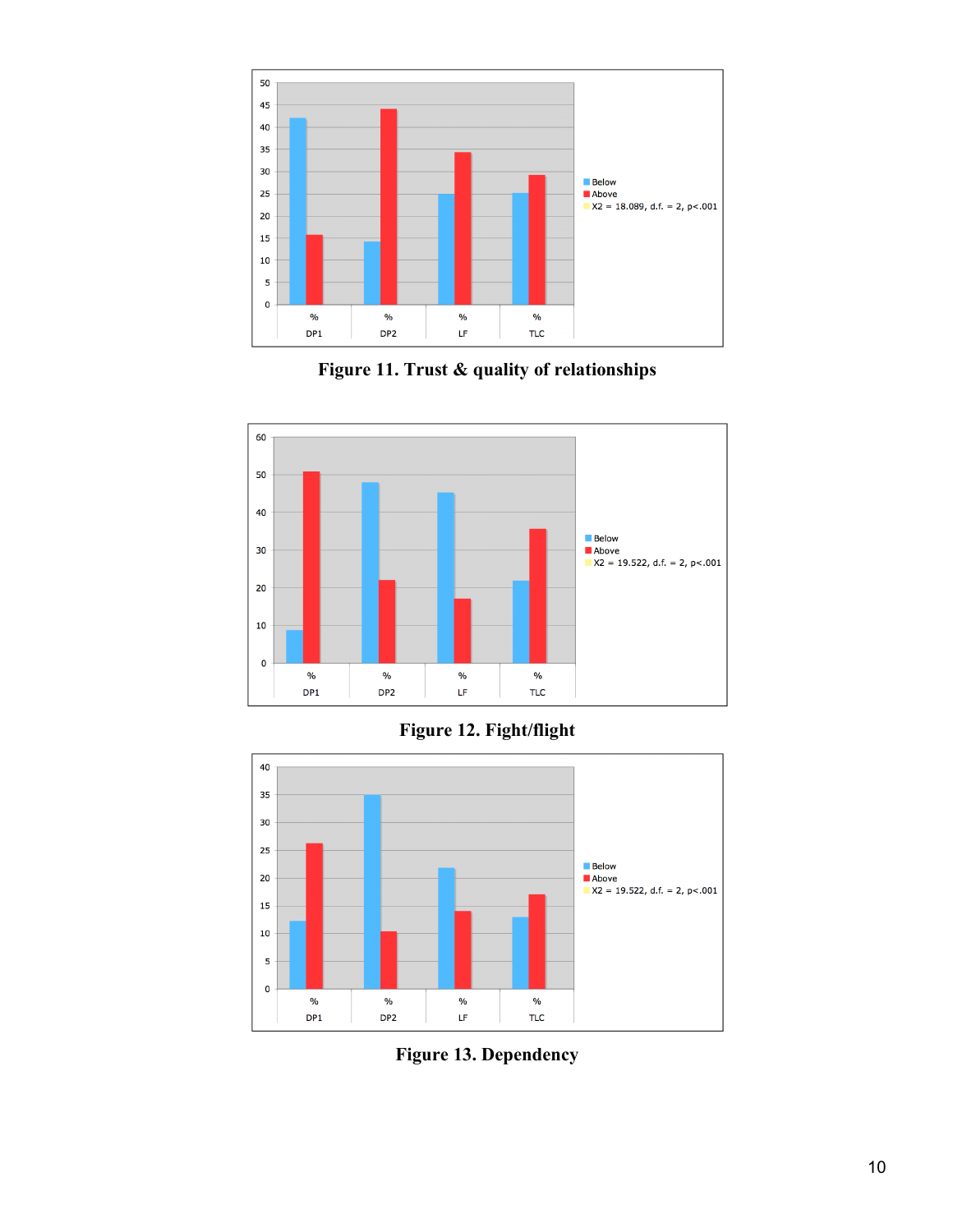

**Figure 14. Total Negative Affect**





#### **Discussion and conclusion**

This research provides us with a systemic view of modern forms of LF organizations that are clearly different from DP2. LF organizations and DP1 organizations have similar effects and both are very different from DP2. On all measures, DP2 is far better for people and organizational performance than either tightly managed DP1 or the more loosely managed versions found in modern forms of laissez-faire. In many ways, laissez-faire is quite damaging as it creates and entrenches the dynamics of fight/flight and dependency that are highly stressful and can result in cynicism such that people exploit opportunities to take care of self first.

These analyses show the validity of observations made in action research projects and the first hand comments of workers who have experience with LF forms of organization.

The intent in LF is often to motivate employees by empowering them to be more involved in some decisions. Too often, real empowerment and decision making authority is not delegated and remains with the supervisor (TLC). However, the controls are loosened up as supervisors try to practice the leadership skills they have been taught and employees are able to use the space created to gain more elbow room, variety and learning on the job or other of the 6 criteria. Decisions about scheduling, or vacation are sometimes the kind of increased formal decision making authority that is delegated. There is also often more receptivity to employee suggestions that may even be elicited in special 'team' sessions. The unintended adverse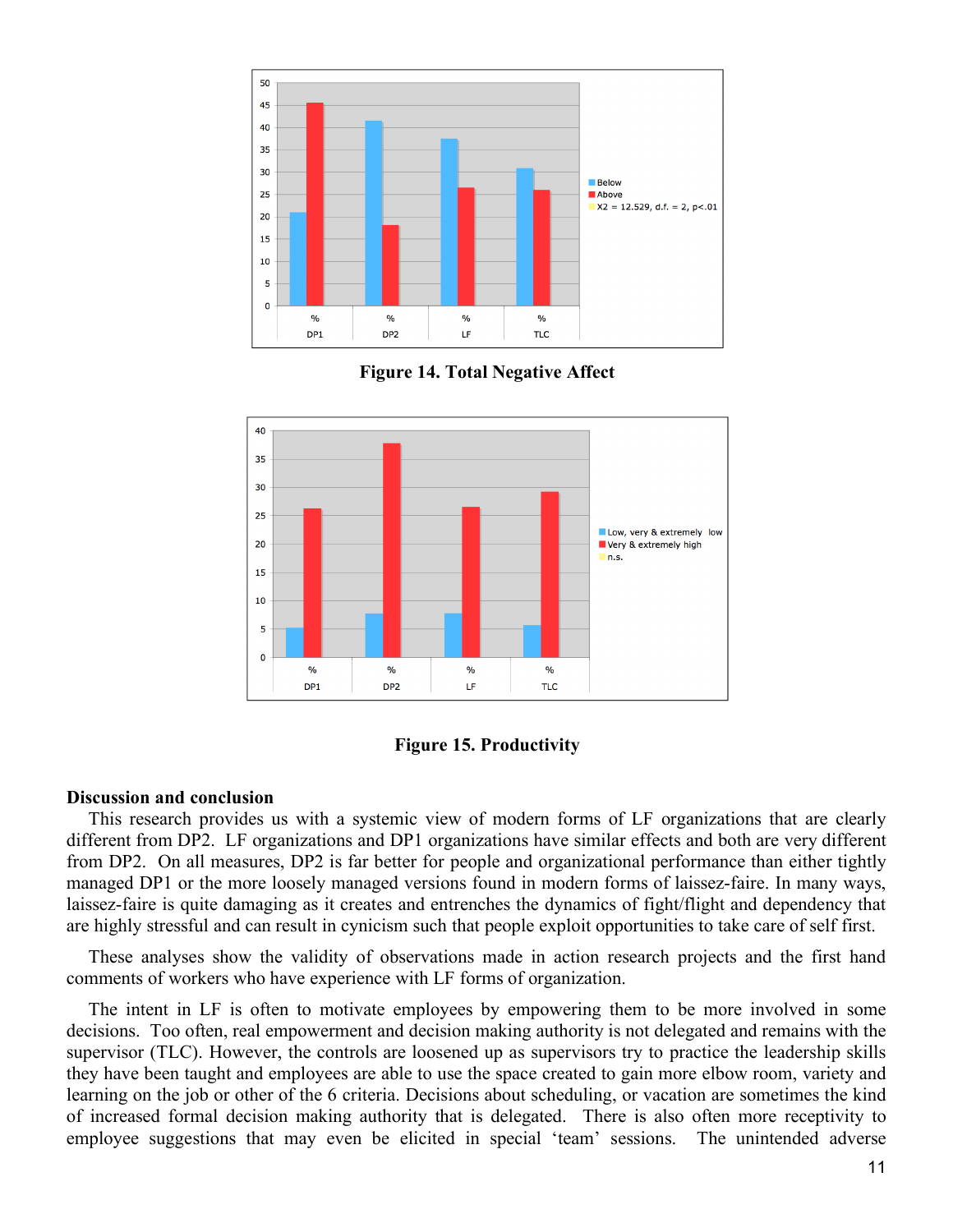consequence of this change in management style without changing the design principle is that employees in fact are pitted against each other. This is the form of organization that unions resist because their experience tells them that it splits their membership, some of whom are for the new leadership and some against. Cliques, and fights between these cliques break out and doubt, mistrust and even cynicism about the new leadership is a common result. Thus we get fight/flight dynamics created by the confusion between democracy and laissez-faire.

The main output variables for organizations in this study are

- accountability when things go wrong which is critical for individual and organizational learning and continuous improvement
- innovativeness, a capacity for which is essential in today's global economic environment
- productivity, needless to say a requirement for survival
- sick days taken in the last six months.

On none of these measures was LF able to meet or better the results for DP2. In most cases it was closer to DP1 than DP2.

Nevertheless, for some people it appears that TLC is a better form of DP1. If you have to have a supervisor, better that this person be warm and friendly. However, people in LF and TLC organizations take almost as many sick days as people in DP1. Other research has also shown that DP2 promotes mental health at work (de Guerre, et. al., 2007). LF forms appear not to.

In conclusion, this is a very preliminary look at modern forms of laissez-faire organization. It is enough to demonstrate that there is such a phenomenon and to begin to describe some of the characteristics of LF as differentiated from democratic forms (DP2). The tabular data reflected in the tables reported here indicates that in modern LF organizations some people are able to exploit the loosened up DP1 structure for their own ends. While LF shows reasonably positive levels for the 6 criteria and some factors such as intellectual satisfaction, its scores on innovativeness and care are low and it has a high number of sick days.

The data reported here also clearly shows that TLC is a modern form of LF. In twenty of the twenty-seven measures in the mental health research, the scores on the positive categories for TLC are closer to LF than any other organizational form. TLC does not show the profile of self-management one sees with DP2.

Now that we know that there are modern LF organizations and we have been able to differentiate some of the characteristics, further study is indicated to increase our understanding of LF and TLC on people and productivity. What is the contribution of these modern forms of LF to both mental and physical health, to community and the taking of responsibility in a democratic society? More organizations willing to participate in this research and provide accurate output measures would help us to answer those questions.